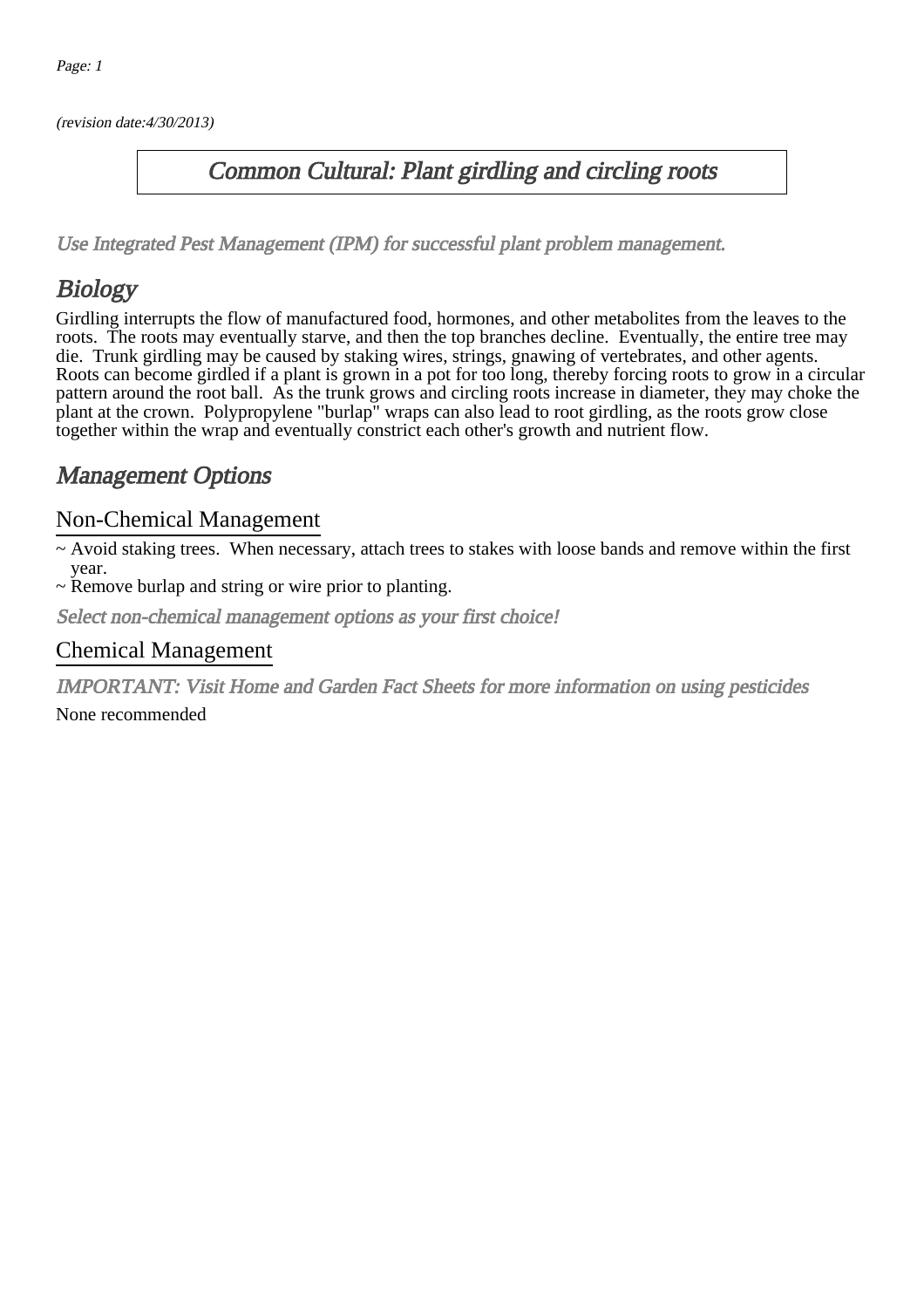# Common Cultural: Plant girdling and circling roots

### Images



- Caption: Girdling on London plane tree caused by staking wire ~
- ~ Photo by: R. Maleike

- Caption: Complete dieback caused by girdling ~ at the crown
- ~ Photo by: R.S. Byther

- Caption: Circling roots from plant growing too long in pot ~
- ~ Photo by: B.M. Johnson